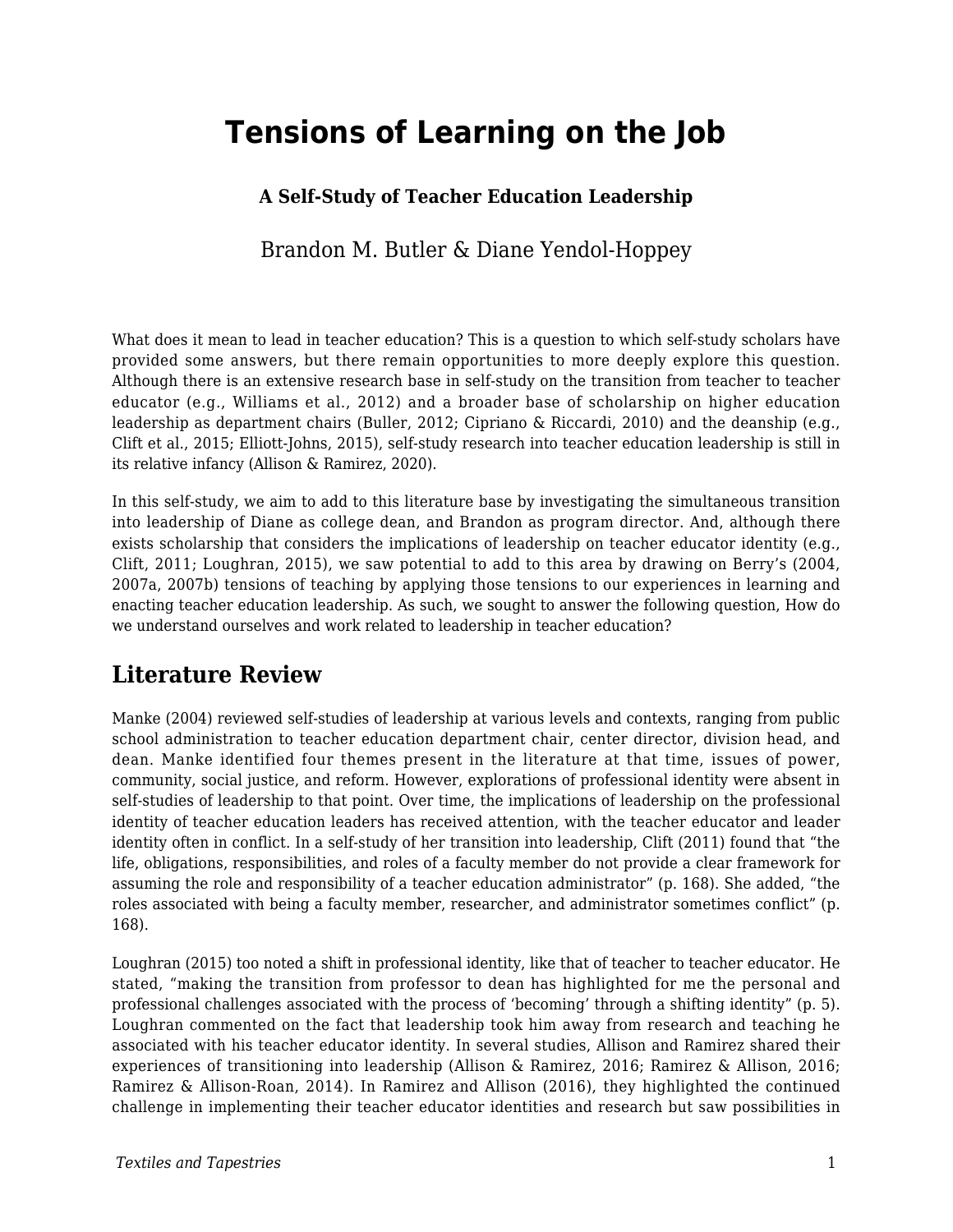exploring the intersection between leadership and teacher education to make connections between these two sides of their professional lives. Although tensions of learning and enacting leadership have been raised in this literature, including challenges, conflicts and discomforts, we found a formal consideration of tensions to be largely absent. Badali (2012) and Ramirez and Allison-Roan (2014) mention tensions that exist in their practices, but the concept was not used as an analytical lens for understanding their leadership work.

Personal experience was regularly used by many teacher educators to orient their work and identity as leaders. Kitchen (2016) relied on his long-standing focus on relational teacher education, noting, "my prior experiences as an educator and teacher educator had taught me the importance of recognizing the wealth of professional experiences of my colleagues" (p. 75). Clift (2015) stated that "most deans had a personal history of leadership and service long before they became academics" (p. 23). However, many of these leaders noted limited training and support for leadership work, highlighting the need for universities and colleagues alike to support new teacher education leaders. Loughran (2015) expressed the importance of mentoring and used executive coaching and critical friendship to help him make sense of his leadership work (Loughran & Allen, 2014; Loughran & Brubaker, 2015). Additionally, Allison and Ramirez found co-mentoring to have a profound effect on their developing leadership identities and practices (Allison & Ramirez, 2016; Ramirez & Allison, 2016; Ramirez & Allison-Roan, 2014).

## **Theoretical Perspective**

Berry (2004) identified six tensions found in research on teaching teacher education. She noted these tensions can conflict and represent the "ever-present ambiguity of teachers' (and teacher educators') work" (p. 1313). The tensions identified were telling and growth; confidence and uncertainty; working with and against (or action and intent); discomfort and challenge (or safety and challenge); acknowledging and building upon experience (or valuing and reconstructing experience); and planning and being responsive. Berry (2007a, b) later wrote of these tensions in her practice as a science teacher educator, and we use her more recent terminology in this chapter. Berry (2007b) noted these tensions "captured well the feelings of internal turmoil experienced by teacher educators as they found themselves pulled in different directions by competing pedagogical demands in their work and the difficulties they experienced as they learnt to recognize and manage these demands" (p. 119). Although tensions have traditionally been used in self-study to research teacher education practices, we see parallels between the tensions teacher educators and teacher education leaders experience. Competing demands and tensions exist in the work of managers, leaders, scholars, and practitioners. As such, we applied these tensions to our leadership work as defined in Table 1.

#### **Table 1**

*Contrasting Tensions of Teaching in Teacher Education and Teacher Education Leadership*

| <b>Tensions</b> | In Teaching Teaching (from<br>Berry, 2007a) | <b>In Teacher Education Leadership</b> |
|-----------------|---------------------------------------------|----------------------------------------|
|-----------------|---------------------------------------------|----------------------------------------|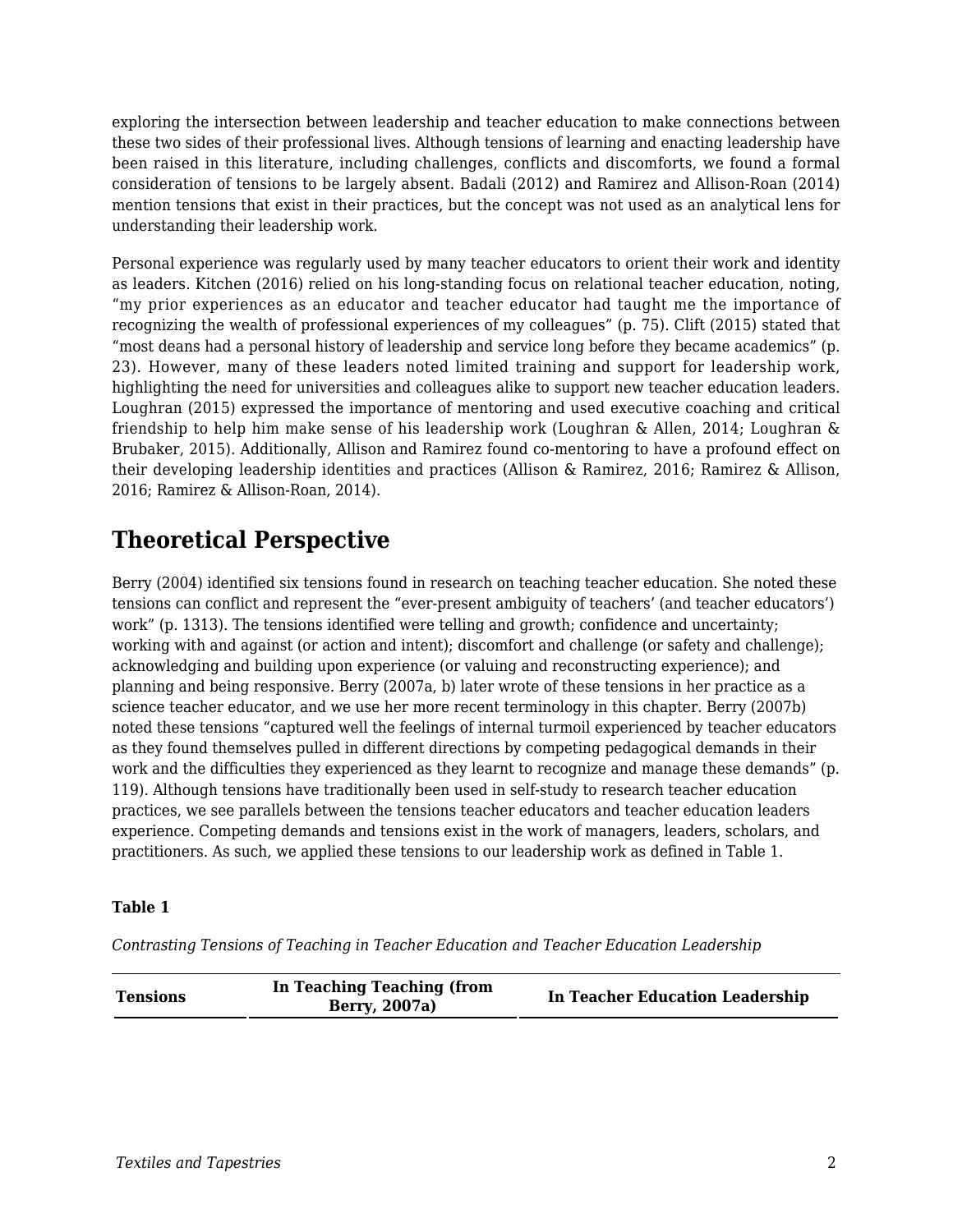| Telling and<br>Growth                       | This tension is embedded in teacher<br>educators' learning how to balance<br>their desire to tell prospective<br>teachers about teaching and<br>providing opportunities for<br>prospective teachers to learn about<br>teaching for themselves.                                           | This tension is embedded in leaders'<br>learning how to balance their desire to tell<br>faculty and provide specific learning<br>opportunities related to strengthening<br>teacher education as opposed to relying on<br>them to learn about how to strengthen and<br>innovate in teacher education for<br>themselves.                                                                                                |
|---------------------------------------------|------------------------------------------------------------------------------------------------------------------------------------------------------------------------------------------------------------------------------------------------------------------------------------------|-----------------------------------------------------------------------------------------------------------------------------------------------------------------------------------------------------------------------------------------------------------------------------------------------------------------------------------------------------------------------------------------------------------------------|
| Confidence and<br>Uncertainty               | This is a tension experienced by<br>teacher educators as they move<br>away from the confidence of<br>established approaches to teaching<br>to explore new, more uncertain<br>approaches to teacher education.                                                                            | This is a tension experienced by teacher<br>education leaders as they balance what<br>they know about teacher education (and the<br>culture of higher education/teacher<br>education) with learning on-the-job of how<br>to lead innovation/change in teacher<br>education.                                                                                                                                           |
| Action and Intent                           | This tension arises from<br>discrepancies between goals that<br>teacher educators set out to achieve<br>in their teaching and the ways in<br>which these goals can be<br>inadvertently undermined by the<br>actions chosen to attain them.                                               | This tension arises from discrepancies<br>between goals teacher education leaders<br>set out to achieve and the ways in which<br>these goals can be inadvertently<br>undermined by the actions chosen to attain<br>them.                                                                                                                                                                                              |
| Safety and<br>Challenge                     | This tension comes from teacher<br>educators engaging students in<br>forms of pedagogy intended to<br>challenge and confront thinking<br>about teaching and learning, and<br>pushing students beyond the climate<br>of safety necessary for learning to<br>take place.                   | This tension emerges in the discomfort<br>created in the lived experience of the<br>teacher education leader when engaging<br>faculty in activities intended to challenge<br>and confront program innovation, and<br>pushing faculty beyond the status quo.                                                                                                                                                           |
| Valuing and<br>Reconstructing<br>Experience | This tension is embedded in the<br>teacher educator's role of helping<br>prospective teachers recognize the<br>value of personal experience in<br>learning to teach, yet at the same<br>time, helping them to see that there<br>is more to teaching than simply<br>acquiring experience. | This tension is embedded in the leader's<br>role of helping faculty recognize the value<br>of their past experience and expertise as<br>important to the puzzle, yet at the same<br>time, helping them see there is more to<br>teacher education than individual expertise<br>and recognize the importance of building<br>new and more comprehensive<br>understandings of high quality teacher<br>education programs. |
| Planning and<br><b>Being Responsive</b>     | This tension emerges from<br>difficulties associated with<br>implementing a predetermined<br>curriculum and responding to<br>learning opportunities that arise<br>within the context of practice.                                                                                        | This tension emerges from difficulties<br>associated with change and responding to<br>learning opportunities that arise within the<br>leadership context.                                                                                                                                                                                                                                                             |

## **Methods**

Given the importance of enacting reform in teacher education, of importance is how self- study can support the development of the leaders responsible for enacting that reform (Clift, 2015). Self-study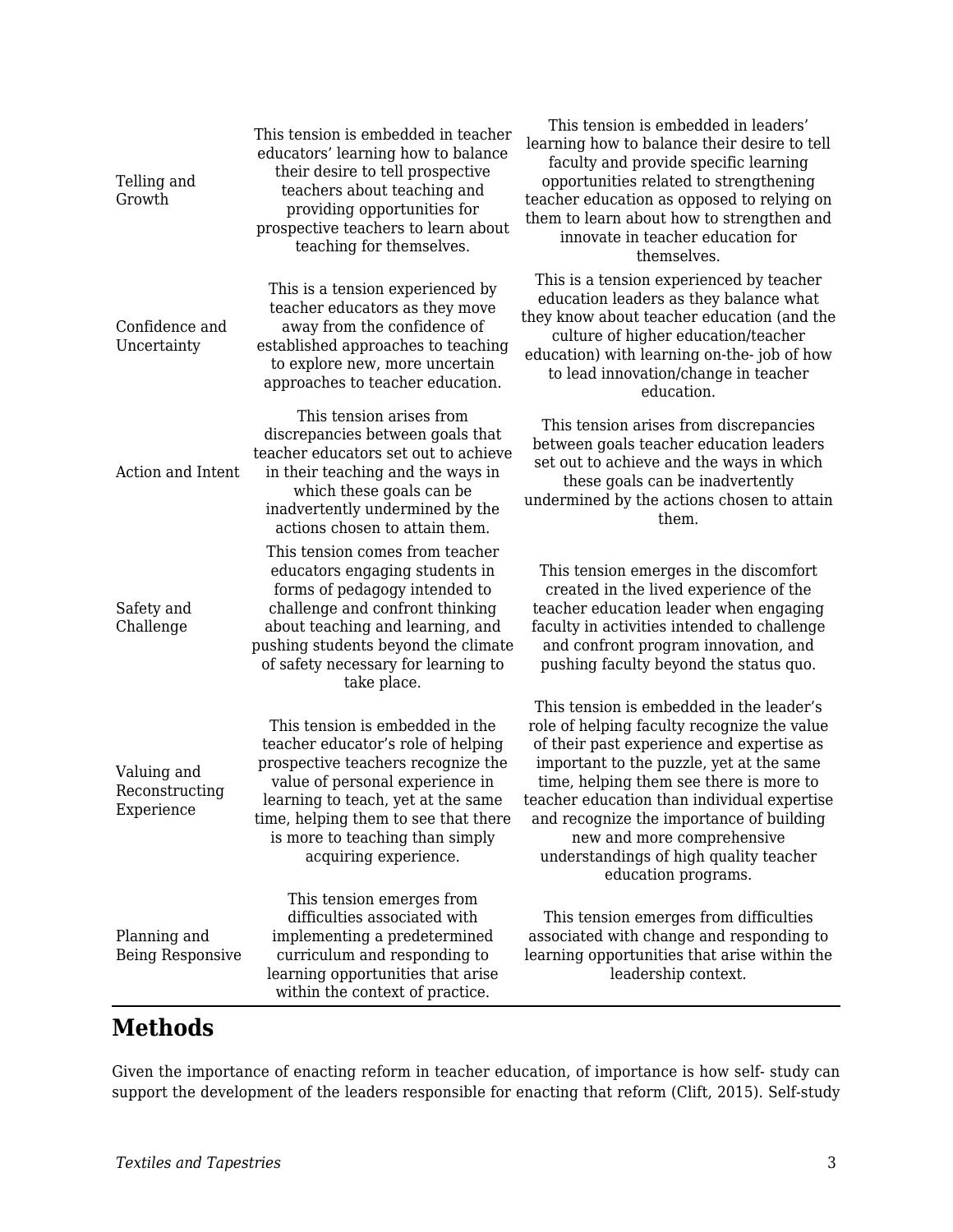served to help us as teacher educators serving in leadership positions improve our practice (LaBoskey, 2004; Samaras, 2002). The research question driving this study is, how do we understand ourselves and work related to leadership in teacher education? We present these findings in the form of the tensions we experienced in our leadership roles.

Prior to the start of our study, we noted little support, guidance, or training in how to enact leadership roles in higher education and sought an "other," or critical friend (Schuck & Russell, 2005), who might help us "act more wisely, prudently, and critically" in learning to enact our new leadership roles (Carr & Kemmis, 1986, p. 161). Allison and Ramirez (2020) note that, "Leadership self-study inquiries heighten the importance of working with a trusted colleague, someone who is a confidential sounding board, provides an outside perspective unencumbered by institutional politics, and dispassionately challenges rationalizing or defensive thinking actions," and that without critical friends, "teacher educator administrators might find themselves working in isolation and frustration" (p. 8).

## **Context**

In summer 2020, Diane will conclude her fourth year as dean of the college of education at a professional/doctoral-granting university in the southeastern United States. She taught for 13 years in the mid-Atlantic before moving into academia. Diane completed her doctoral degree at a highestresearch activity university in the mid-Atlantic, where she worked closely in professional development schools and was surrounded by doctoral students and faculty with strong orientations toward teacher education, which directly informed her professional identity and work in leadership positions. Before her current role as dean, Diane was a teacher educator at three highest-research universities in the mid-Atlantic and southeastern United States. Over time, she held ever-increasing leadership responsibilities, including center director, department chair, and associate dean of educator preparation before becoming dean at her current institution.

In 2020, Brandon will complete his ninth year as a faculty member at a higher-research university in the mid-Atlantic. He taught four years in the southeastern United States before completing his doctoral degree at a highest-research university in the southeast. Brandon has held several low-level administrative roles, which includes three years as a program director of a master's degree program for licensed teachers, coordinator of a certificate program for provisionally-licensed teachers, and coordinator of a school-university partnership initiative. Brandon recently shifted to faculty governance leadership roles at the college and university level.

#### **Data Collection**

Because we were employed at different institutions with differing responsibilities and time constraints, we used digital technology, namely Google Drive, to help us effectively facilitate data collection and analysis (Hamilton & Pinnegar, 2017). However, data collection was not limited to the online spaces. We regularly cross paths at conferences and discuss our experiences and data, and occasionally communicate by phone. But most data were collected in Google Drive.

We began in March 2018 by sharing educational and professional autobiographies (Bullough & Gitlin, 2001). These autobiographies were meant to provide a foundation for our collaboration and critical friendship. We then engaged in on-going dialogue about our biographies, with the total word count being 30,730 words across the two documents. Afterward, we agreed to periodically post individual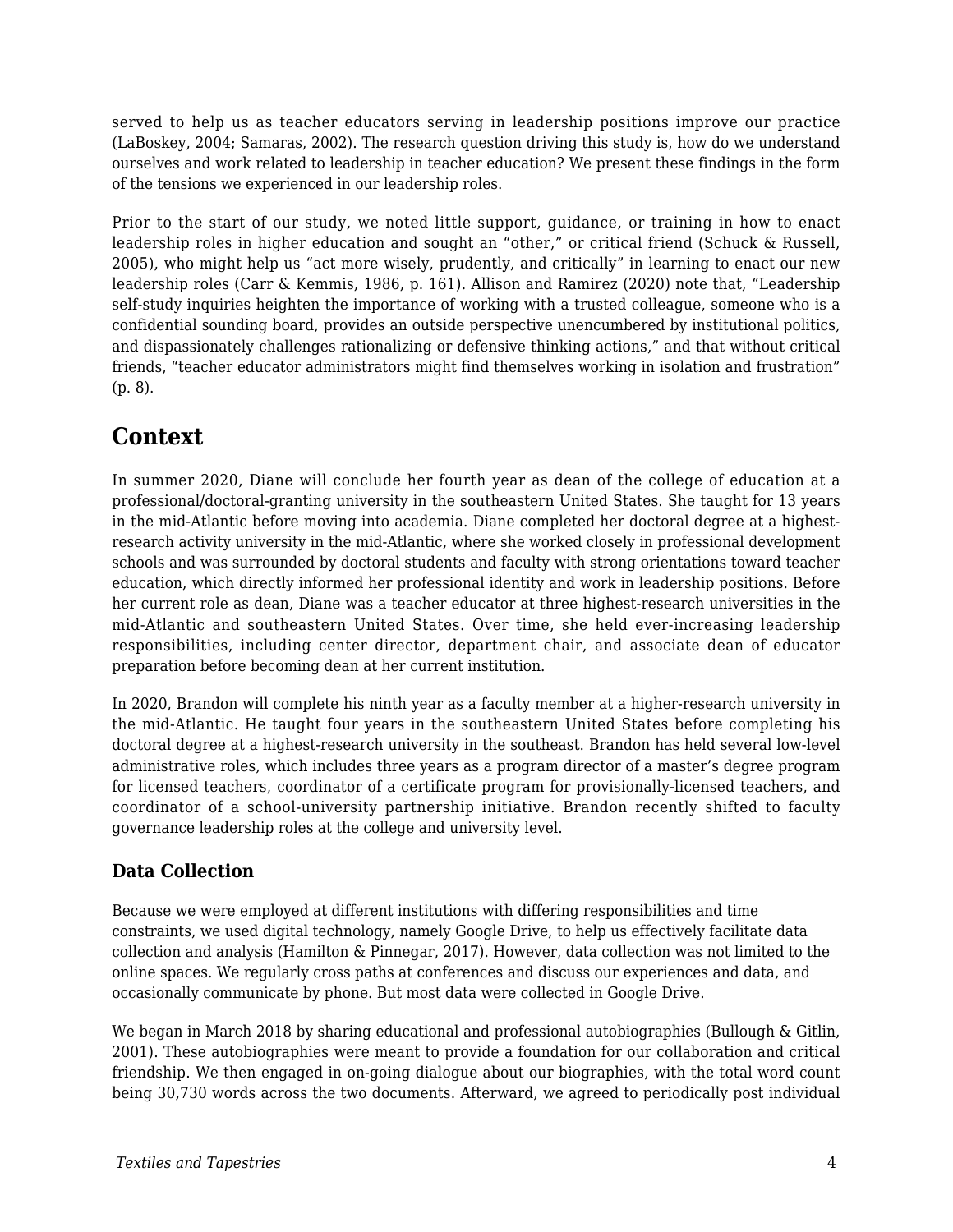narratives related to our leadership experiences and engage in on-going discussion. Over the next year, Diane posted nine narratives and Brandon four, totaling 35,843 words. In Spring 2019, we shifted focus to a book study of Clift et al.'s (2015), *Inside the role of dean*. We wrote and responded to narratives for each chapter, totaling 39,746 words.

#### **Data Analysis**

We used Berry's (2004, 2007a, 2007b) six tensions of teaching teaching as *a priori* codes and basis for thematic coding of data (Saldana, 2016), for which we noted the tension in association with the thematic meaning. We identified themes independently and if we disagreed, we discussed the intent and meaning of a passage until we agreed on the tension and thematic meaning. Themes were entered into a spreadsheet, from which we looked for recurring patterns. For this self-study, we focus on two tensions (confidence and uncertainty, safety and challenge). We then engaged in focused coding of our themes (Saldana, 2016). This second level of coding resulted in the findings of this selfstudy. We sought validity and trustworthiness (Feldman, 2003; Mena & Russell, 2017) through critical friendship, presentation of early findings at a conference on supervision and leadership, and exemplars using "previously defined categories validated from research" (Mena & Russell, 2017, p. 115).

### **Outcomes**

Through self-study we found similarities in our career trajectories, reasons for accepting leadership roles, common fears and uncertainties associated with our leadership work, and how teacher educator identity informs leadership practice. In this section, we share findings from our on-going self-study research into learning leadership, with specific focus paid to the tensions of *confidence and uncertainty* and *safety and challenge*, and how those tensions play out in our work as teacher education leaders.

#### **Finding Fit and Losing Self in Leadership**

For us, a consistent consideration in our work as teacher educators and leaders has been a desire for what we saw as professional fit. Diane recalled when she applied for the deanship, she "needed to learn more about [the college and faculty] and they needed to learn more about me to see if there is a good fit." She noted the importance of fit, "I believe that leadership takes a fit between the organization and the candidate," which can present challenges for any teacher educator considering a shift to leadership. For Brandon, fit has been an on-going challenge as his teaching background is in social studies while his teacher education practice and scholarship has increasingly shifted toward teacher education more broadly. And although Brandon continues to periodically teach social studies education courses, which provides a sense of safety and confidence as a disciplinary knowledge base, his responsibilities in helping design, lead and teach in a master's program for practicing teachers shifted his attention away from social studies. As he made this move, Brandon saw a problem for those interested in teacher education, "It becomes hard to find the right 'fit' because of our teaching and scholarly interests, especially in an environment where disciplinary practice dominates." This movement can create uncertainty and professional challenges for teacher education leaders. Having undergone a similar shift in her career, Diane commented that "morphing is natural for some of us within our institutions when we see pockets of possibility but [that it] sometimes causes rubs."

Although Diane sought institutional fit when she applied for the dean position, she was quickly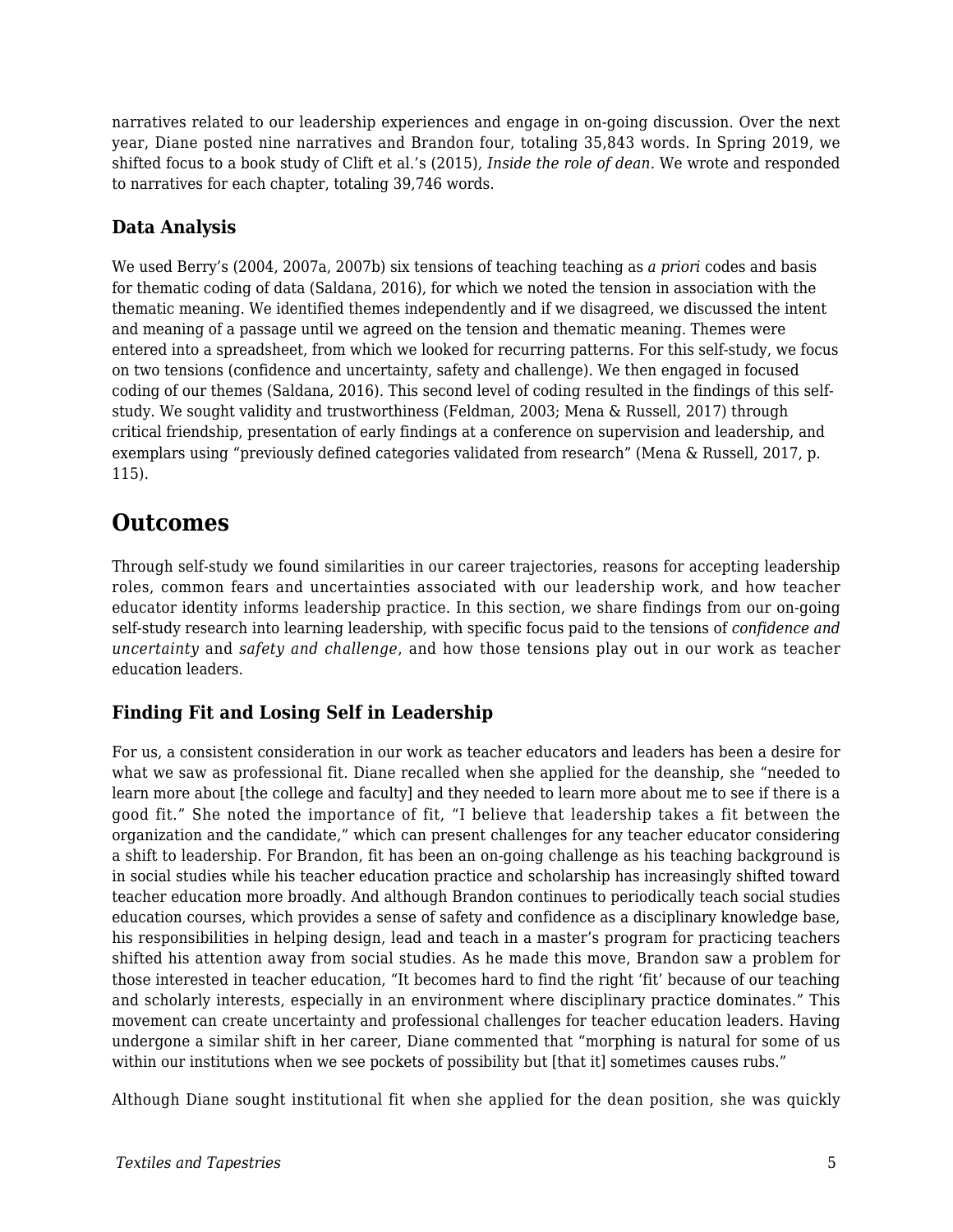challenged by the lack of alignment between her teacher education practices and scholarship and the college she led, "One thing that I have had to learn to live with is that the college didn't yet have the quality programs that I had studied and wrote about." Diane was aware the college "had challenges and needed direction," one of the reasons she was hired, and has worked with faculty on program development and changes in institutional culture, but she feels her own professional and scholarly input has "really been limited." This created uncertainty surrounding her identity, as Diane noted her passion was to "make a difference in education and, more specifically, the preparation of great teachers." However, as she took on greater leadership roles, Diane reflected, "I have lost myself [my voice] in all of that." Although we took leadership roles to help improve teacher education, we agreed about the impact leadership had on our scholarly identity. Our feelings are similar to how Loughran (2015) saw his "identity as an academic… challenged by the daily requirements of the ever-changing nature of [leadership work]" (p. 6). Brandon noted, "My identity has been negatively impacted because of the administrative tasks I have been handed." Diane added, "You have no time [and little space to participate] as an administrator allotted to the work that initially drew you to teacher education in the first place."

Diane has remained in her position as dean and will soon enter year five. However, after three years as program lead, Brandon stepped back from the leadership role to refocus his attention on scholarship while maintaining faculty governance leadership roles at his university and designing a new program. He was not abandoning leadership but, at least temporarily, refocusing his priorities due to uncertainty surrounding his scholarly identity. Given her commitment to a five-year contract, Diane sought opportunities to attend in other ways to her teacher educator identity and practice. She noted that "research and teaching gives me a break in the dailiness of running a college" and from the "interpersonal challenges, conflicts." Diane saw writing and teaching as providing "some insight into the faculty's work and...to be energized." These areas provided confidence, adding, "my scholarship is the one space where I can be who I want and explore the ideas that are important to me." Brandon concurred, "Part of our identity is the writing we do, and that writing often comes from time consuming, collaborative work with others." He summarized the tension that existed between research and leadership, noting, "It is hard to feel good when you cannot fit that part of your identity into your life."

#### **Facing Fears and (Re)Defining Leadership**

A common theme across our narratives was the uncertainty we experienced in learning and enacting leadership. For Diane, this uncertainty manifested itself in her interview for her current position. Brandon asked, "What was your pitch for why you should be dean?," to which Diane responded, "I actually told them in the beginning I wasn't sure I wanted to be a dean or their dean." Diane regularly expressed confidence in her teacher education expertise, experience in reforming and leading high-quality education programs, and conducting research on impactful clinical experiences like professional development schools, residency programs, and job-embedded professional development. At the same time, her inability to immediately "fix" the programmatic issues she identified in her college made her question her identity, stating, "I thought I might be able to help them with their challenges" but she was not able "to use my [her] strengths to solve the problems associated with the college's teacher education programs."

This tension of having expertise and an inability to immediately use it generated uncertainty and challenge for how she viewed her teacher educator and leader identities. Diane noted,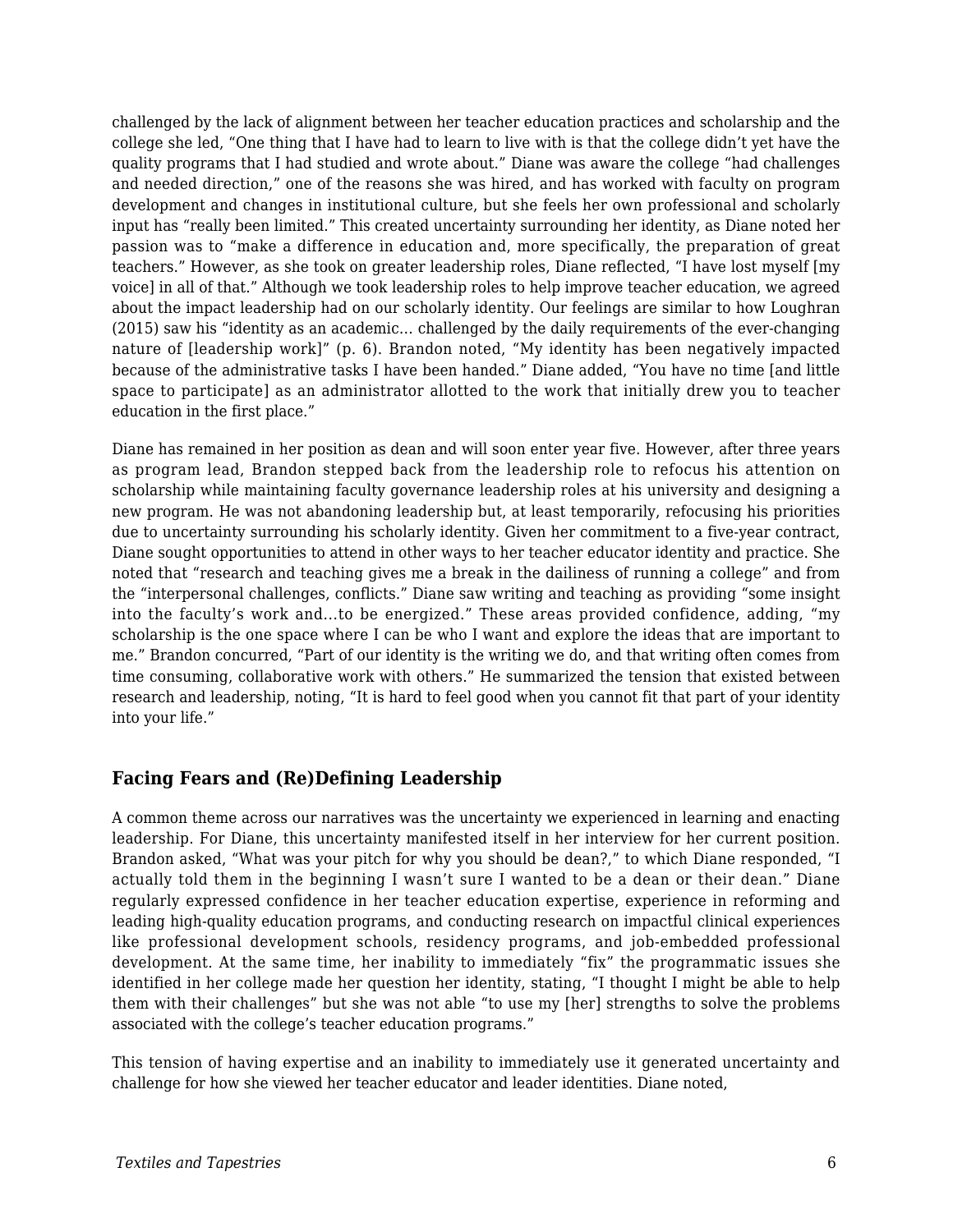I felt like an impostor as I entered the deanship… I had no idea what it meant to be a dean. I had never been one. I knew much more about teacher education and doing teacher education myself than about leading teacher education. I have come to learn that these two things are very different.

This recognition of vulnerability provides powerful insights for those learning to lead. Similar to how teacher candidates can rely on an "authority of experience" (Munby & Russell, 1994), there can be an assumption that leaders know how to lead because they have observed leadership or served in lesser leadership roles. However, leadership is often something learned on-the-job (Gronn, 2015), with the collaborative exploration of practice serving an important role in moving beyond one's personal authority (Allison & Ramirez, 2020). As Diane commented three years into her tenure as dean, "I am still learning what it means to be a dean, what it takes to improve programs and help faculty be the best version of themselves, and the meaning seems to be shifting with time and need and as our programs improve. It is incremental though." A later conversation highlighted the benefits of selfstudy and collaboratively learning leadership in moving beyond the authority of experience, with Brandon commenting,

Ideally, engaging in self-study scholarship as a leader moves you past the 'unconscious trial and error' (Polanyi, 1958) stage to a dedicated, inquiry-based mode of learning how to improve your practice as a [leader].

Uncertainty in leadership goes deeper than distinct differences between identity and the enactment of practices associated with that identity. For us, fear has been a common concern. Diane reflected on prior experiences, "During my early leadership years as both chair and dean, there was always a component of fear, like a worry sitting on my shoulder, whispering in my ear… 'what will happen if…'" The cause for this fear was directly tied to personal experiences in environments where change was needed, noting that there are "important improvements you want to make and sometimes a group of faculty who aren't ready or willing to change and improve. I have watched groups of faculty takedown well-meaning leaders." As someone who saw potential in upper-leadership roles, Brandon responded, "That has always been a fear for me. You seek to do a good job and you think you are but experience resistance from some, who are often the overly vocal." After some thought, Brandon added, "We just have to acknowledge and accept the fear, and to not let it paralyze us."

Over time, these fears have subsided in ways. For Diane, experience gained as dean helped her develop significant understandings of what it means to be a dean, but that did not mean she believed that she knew all she needed to know. Clift (2015) shared Gmelch et al.'s (2011) concept of the seasons of the dean. After reading this chapter, Diane commented that though she had learned the work of the spring dean (years one to three), as she entered her time as a summer dean (years four to seven), "I do not know what I don't know for this season. What is it that would make me more effective now that I don't know?" Brandon saw this uncertainty as a sign of confidence, responding, "It takes someone confident in their work and an acceptance of uncertainty to admit that. I wish more leaders would say as much." He regularly admitted uncertainty with the teachers he taught, using it as a pedagogical turn to provoke reflection, with the teachers being appreciative. But he wondered, "Would it be the same if you [as dean] admitted uncertainty at points in your work with faculty?"

Another challenge Diane noticed in her move to leadership related to how she defined her work with programs and faculty. As a faculty member and lower-level administrator, she could be "doing and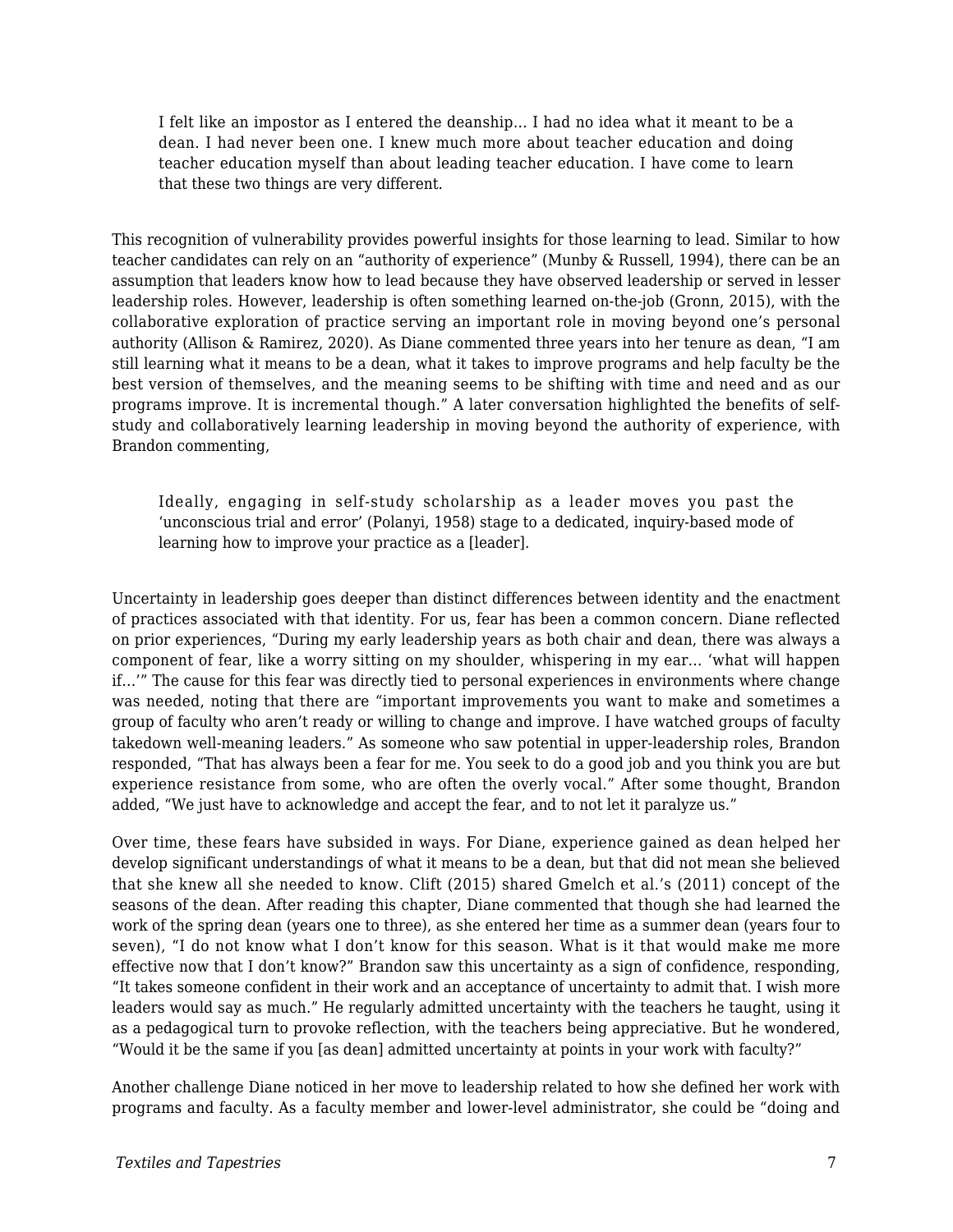being the change" as she was intimately involved with program design and enactment, whereas in her role as dean she had to redefine her responsibility as "pushing and facilitating the change." As someone whose identity is closely associated with powerful teacher education, she "had difficulty figuring out the boundaries" so she does not interject herself too much into curriculum, which has historically been the purview of faculty. She noted, "My teacher educator identity has brought me to leadership roles where programs had room for improvement and I had the expectation to improve them." Yet there is a noticeable tension in that as Diane has moved further up the leadership ladder, gaining increased managerial responsibilities coupled with the expectation to be responsive to external pressures and mandates, the immediate impact she can have on the design and enactment of good teacher preparation curriculum and instruction remains limited in scope.

## **Discussion and Conclusions**

Of clear importance to understanding our experiences as leaders is the recognition that leadership is largely "on-the-job training." This is consistent with the work of Allison and Ramirez (2020) and Clift (2011, 2015) who noted their preparation lacked formal training and clarity of leadership role expectations, leading to role ambiguity as they entered their work. Our practices seem to rely on the assumption that "experienced, successful teacher educators have the dispositions and latent skills to be successful teacher educator administrators" (Allison & Ramirez, 2020, p. 16). Given this assumption paired with the expectation of learning on the job, it is no wonder that highly visible learning about leadership is stressful and complicated by fear when it is enacted with little support. This visibility – coupled with annual faculty evaluations, possible votes of no confidence and renewed appointments often based on feedback from those whom you are leading through challenging shifts in their own work- makes leadership lonely, and leaders often face legitimate fear in asking faculty to engage in the complex and time- intensive work. Our collaborative work provides further evidence that leadership learning can be supported through collaborative self-study by providing a space for reflection and sense-making.

The role of losing one's teacher educator identity emerged as also central to the tensions that cut through our work creating another type of fear. In this case, the fear of losing one's identity as a teacher education scholar emerged as we were left increasingly out of or not supported in the spaces needed to create visible programmatic improvements. As a result, we recognized our leadership would need to focus on working through others, including those who may or may not currently possess prerequisite knowledge needed to realize teacher education reform. When important knowledge is missing, what is the leader's role related to supporting faculty learning and how do we learn to support the learning of others? As noted by many others, when we assume roles as teacher education leaders, we often experience crises of professional identity as we are pulled further away from who we aspired to be as teacher educators (e.g., Beijaard, 2015; Collins, 2016; Wubbels, 2015).

Finally, the tensions that emerged within this self-study have implications for those interested in not only higher education administration but those committed to leading teacher education reform and innovation. Specifically, the tensions that emerged emphasize learning more consonant with leadership rather than more traditional images of administration or management. In seeking deep conceptual change in our teacher education programs, the two tensions we address speak to how we define our leadership roles as a result of our passion and commitment to building strong teacher education programs. This finding aligns with the work of Allison and Ramirez (2020) who suggest that the way individuals seem to find themselves in teacher educator administrative roles have implications for "how administrators define themselves in their roles, how they perceive and navigate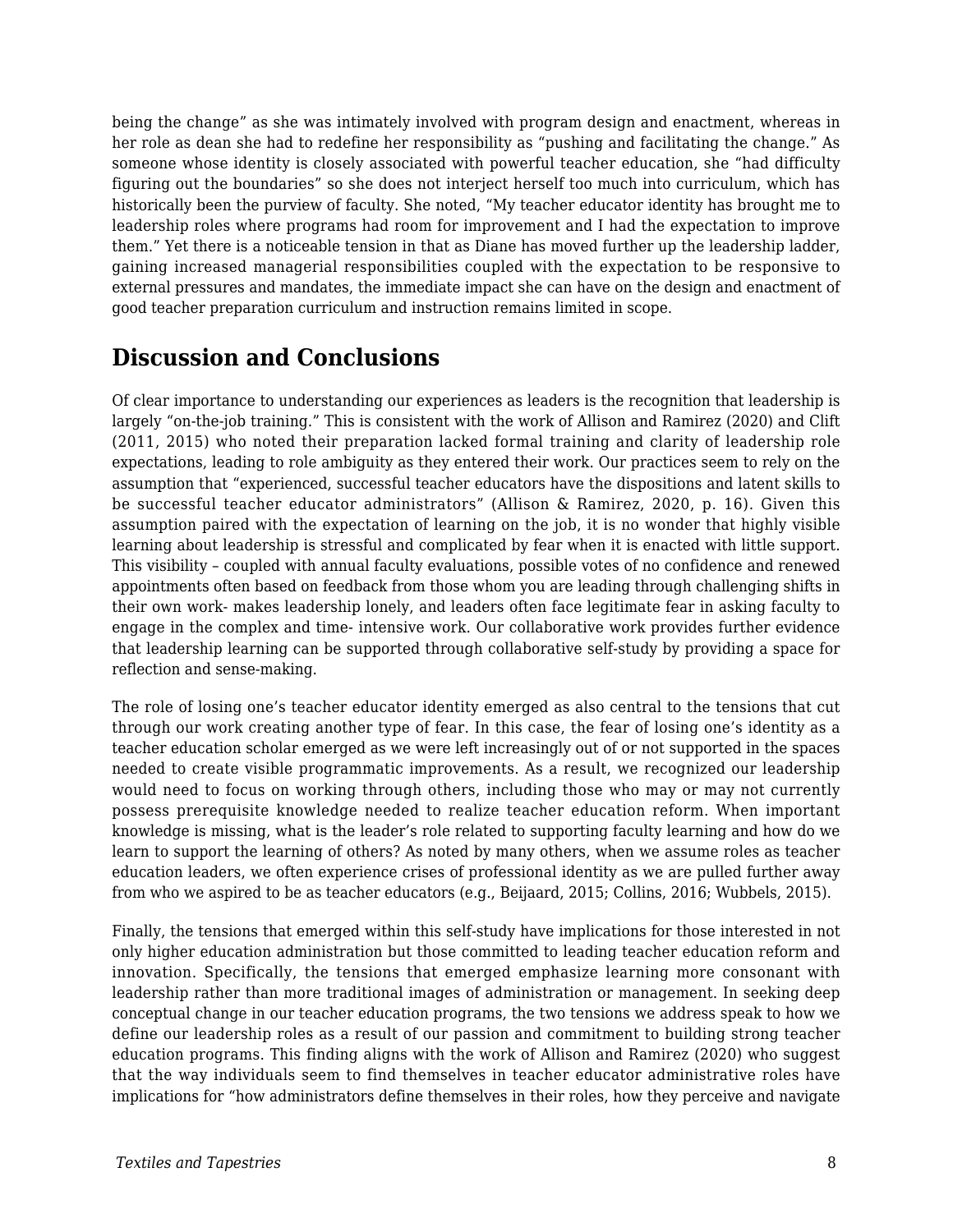the transition into leadership, and ultimately how they experience and balance the constraints and affordances of their leadership roles" (p. 13). In our cases, our commitment to reform in teacher education has significantly impacted the way we define our leadership roles, navigate leadership spaces, and negotiate the constraints and affordances of our efforts. The tensions point to the highly challenging, personal nature of leading teacher education reform, particularly when one's identity as a teacher educator is entangled with the work.

### **References**

Allison, V. A., & Ramirez, L. A. (2016). Co-mentoring: The iterative process of learning about self and "becoming" leaders. *Studying Teacher Education, 12*(1), 3–19.

Allison, V. A., & Ramirez, L. A. (2020). Role of self-study in navigating teacher educator administrators' responsibilities. In A. Berry, S. Bullock, A. Crowe, H. Guðjónsdóttir, J. Kitchen, & M. Taylor (Eds.), *International handbook of self-study of teaching and teacher education* (2nd ed). Springer.

Badali, S. (2012). Reconciling tensions as a teacher educator and administrator. In J. R. Young, B. Erickson, & S. Pinnegar (Eds.), *Extending inquiry communities: Illuminating teacher education through self-study* (pp. 32-35). Brigham Young University.

Beijaard, D. (2015). A dean's role in different contexts: Simply a matter of boundary crossing? In R. T. Clift, J. Loughran, G. E. Mills, & C. J. Craig (Eds.), *Inside the role of dean: International perspectives on leading in higher education* (pp. 35-45). Routledge.

Berry, A. (2004). Self-study in teaching about teaching. In J. J. Loughran, M. L. Hamilton, V. K. LaBoskey, & T. Russell (Eds.), *International handbook of self-study of teaching and teacher education practices* (pp. 1295-1332). Springer.

Berry, A. (2007a). *Tensions in teaching about teaching: Understanding practice as a teacher educator*. Springer.

Berry, A. (2007b). Reconceptualizing teacher educator knowledge as tensions: Exploring the tension between valuing and reconstructing experience. *Studying Teacher Education, 3*(2), 117-134.

Buller, J. L. (2012). *The essential department chair: A comprehensive desk reference* (2nd ed). Jossey-Bass.

Bullough, R. V. Jr., & Gitlin, A. D. (2001). *Becoming a student of teaching: Linking knowledge production and practice* (2nd ed.). RoutledgeFalmer.

Carr, W., & Kemmis, S. (1986). *Becoming critical: Education, knowledge, and action research*. Falmer Press.

Cipriano, R. E., & Riccardi, R. (2010). What is unique about chairs? A continuing exploration. *Department Chair, 20*(4), 26-28.

Clift, R. T. (2011). Shifting roles, shifting context, maintaining identity. *Studying Teacher Education, 7*(2) 159-170.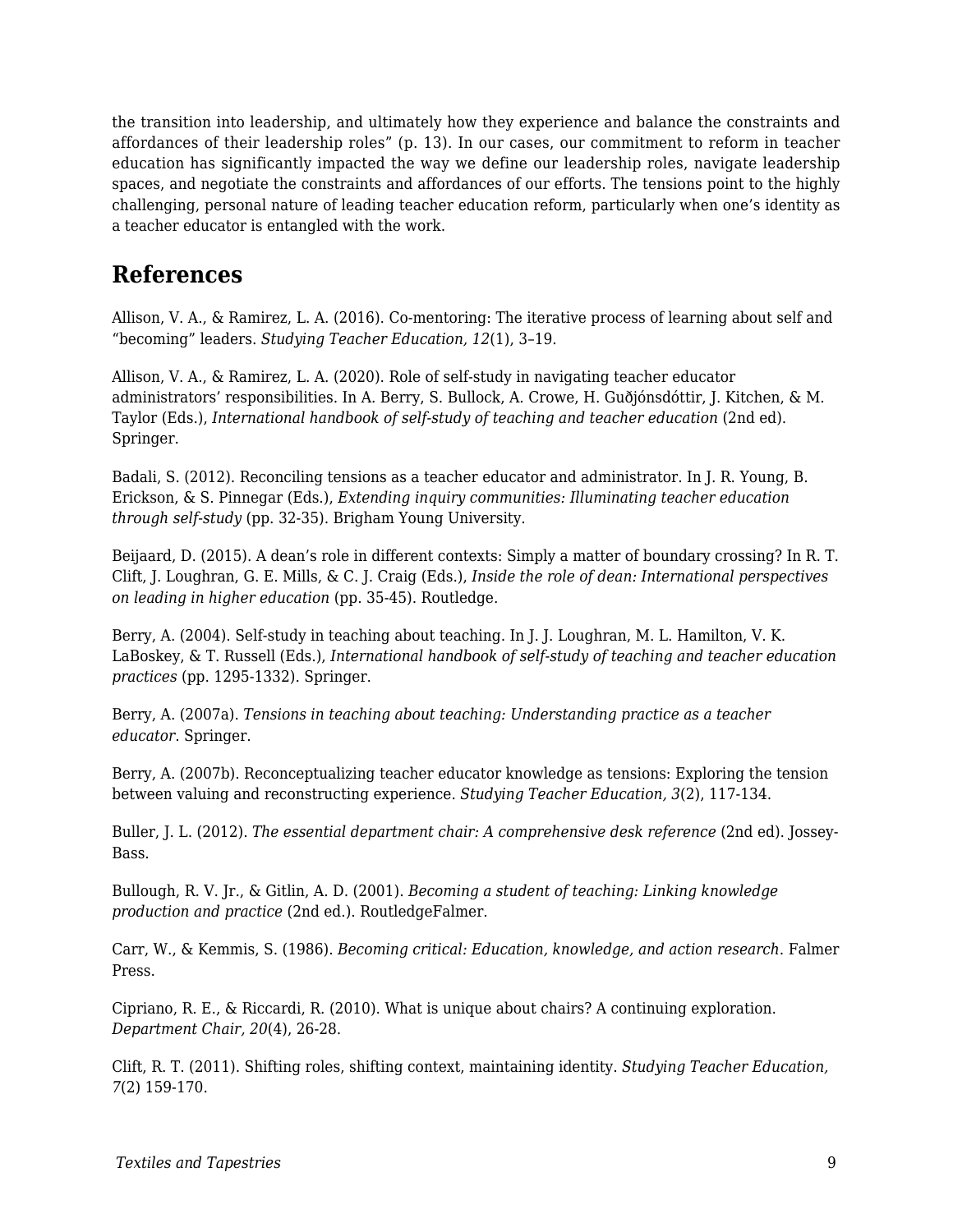Clift, R. T. (2015). At your service: An associate dean's role. In R. T. Clift, J. Loughran, G. E. Mills, & C. J. Craig (Eds.), *Inside the role of dean: International perspectives on leading in higher education* (pp. 21-34). Routledge.

Clift, R. T., Loughran, J., Mills, G. E., Craig, C. J. (Eds.) (2015). *Inside the role of dean: International perspectives on leading in higher education*. Routledge.

Collins, C. (2016). Learning through leading: A self-study in district administration. *Studying Teacher Education, 12*(2), 188-204.

Elliott-Johns, S. E. (Ed.) (2015). *Leadership for change in teacher education: Voices of Canadian dean of education*. Sense.

Gmelch, W., Hopkins, D., & Damico, S. (2011). *Seasons of a dean's life: Understanding the role and building capacity*. Stylus Publishing.

Gronn, P. (2015). Fortress days - 1,278 of them. In R. T. Clift, J. Loughran, G. E. Mills, & C. J. Craig (Eds.), *Inside the role of dean: International perspectives on leading in higher education* (pp. 49-62). Routledge.

Hamilton, M. L., & Pinnegar, S. (2017). Self-study of teaching and teacher education practices methodology and the digital turn. In D. Garbett & A. Ovens (Eds.), *Being self-study researchers in a digital world: Future oriented research and pedagogy in teacher education (pp. 11-31). Springer.* 

Kitchen, J. (2016). Enacting a relational approach as a university administrator: A self-study. *Teacher Learning and Professional Development, 1*(2), 73–83.

LaBoskey, V. K. (2004). The methodology of self-study and its theoretical underpinnings. In J. J. Loughran, M. L. Hamilton, V. K. LaBoskey, & T. Russell (Eds.), *International handbook of self-study of teaching and teacher education practices* (pp. 817–869). Kluwer.

Loughran, J. J. (2015). A process of change: The transition to becoming a dean. In R. T. Clift, J. Loughran, G. E. Mills, & C. J. Craig (Eds.), *Inside the role of dean: International perspectives on leading in higher education* (pp. 21-34). Routledge.

Loughran, J. J., & Allen, M. (2014). Learning to be coached: How a dean learnt with a critical friend. In D. Garbett & A. Ovens (Eds.), *Changing practices for changing times: Past, present and future possibilities of self-study research* (pp. 139-141). University of Auckland.

Loughran, J. J., & Brubaker, N. (2015). Working with a critical friend: A self-study of executive coaching. *Studying Teacher Education, 11*(3), 255–271.

Manke, M. P. (2004). Administrators also do self-study: Issues of power and community, social justice and teacher education reform. In J. J. Loughran, M. L. Hamilton, V. K. LaBoskey, & T. Russell (Eds.), International handbook of self-study of teaching and teacher education practices (pp. 1367-1392). Kluwer.

Mena, J., & Russell, T. (2017). Collaboration, multiple methods, trustworthiness: Issues arising from the 2014 International Conference on Self-Study of Teacher Education Practices. *Studying Teacher Education, 13*(1), 105-122.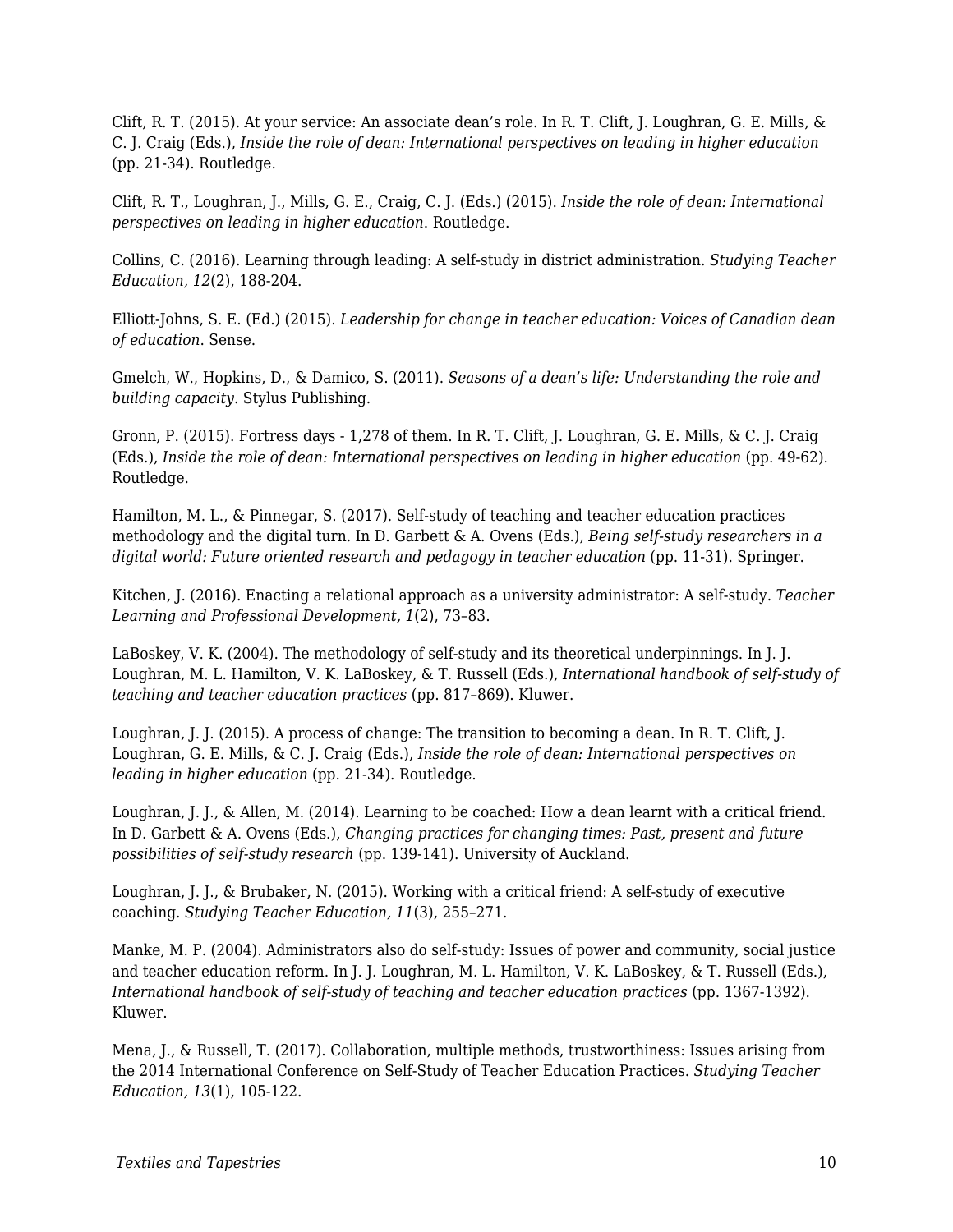Munby, H., & Russell, T. (1994). The authority of experience in learning to teach: Messages from a physics methods class. *Journal of Teacher Education, 45*(2), 86-95.

Polanyi, M. (1958). *Personal knowledge: Toward a post-critical philosophy*. Routledge.

Ramirez, L. A., & Allison, V. A. (2016). Thriving vs. surviving: Our journey to align our teacher education selves in the contexts of leadership. In D. Garbett & A. Ovens (Eds.), *Enacting self-study as methodology for professional inquiry* (pp. 207-212). University of Auckland.

Ramirez, L. A., & Allison-Roan, V. A. (2014). Leadership, ready or not: Lessons learned about self through 'becoming' leaders via co-mentoring. In D. Garbett & A. Ovens (Eds.), *Changing practices for changing times: Past, present and future possibilities of self-study research (pp. 174-176). University* of Auckland.

Saldaña, J. (2016). *The coding manual for qualitative researchers* (3rd ed.). Sage.

Samaras, A. (2002). *Self-study for teacher educators: Crafting a pedagogy for educational change*. Peter Lang.

Schuck, S., & Russell, T. (2005). Self-study, critical friendship, and the complexities of teacher education. *Studying Teacher Education, 1*, 107–121.

Williams, J., Ritter, J., & Bullock, S. M. (2012). Understanding the complexity of becoming a teacher educator: Experience, belonging, and practice within a professional learning community. *Studying Teacher Education, 8*(3), 245-260.

Wubbels, T. (2015). Twenty-five years of deaning: A colorful journey. In R. T. Clift, J. Loughran, G. E. Mills, & C. J. Craig (Eds.), *Inside the role of dean: International perspectives on leading in higher education* (pp. 63-80). Routledge.



Butler, B. M. & Yendol-Hoppey, D. (2020). Tensions of Learning on the Job: A Self-Study